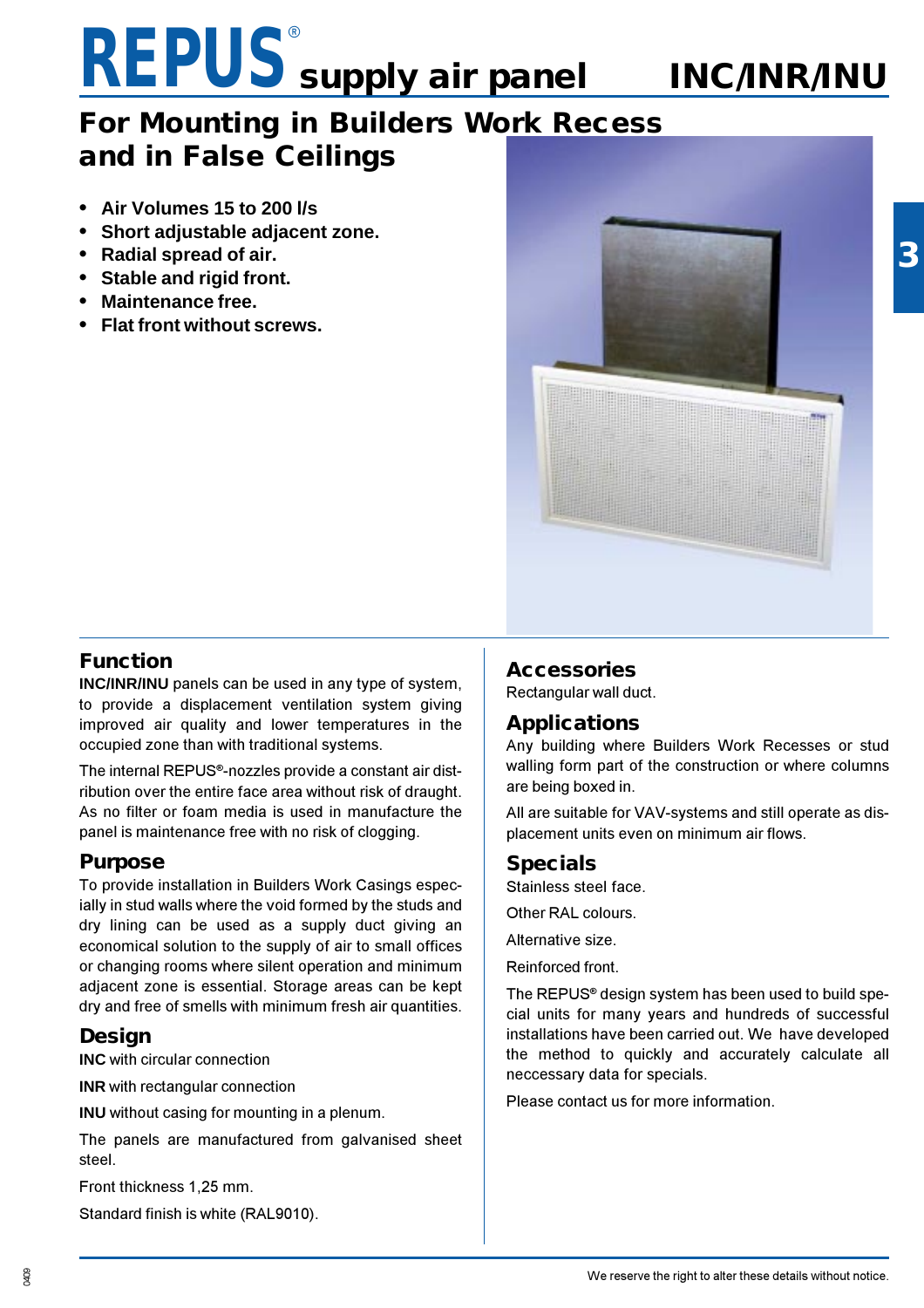#### **Technical data**

Pressure drops, sound data and adjacent zone are given in the diagrams. Sound levels are shown at 10 m² Sabine.

#### **Dimensions and weight.**

| Size                                | ød H   B | /D / | ka | Note. |
|-------------------------------------|----------|------|----|-------|
| INC 1206 250 1155 555 350 40        |          |      | 18 |       |
| INC 2006 250 1955 555 350   40   25 |          |      |    |       |





| Storlek              | $\mathbf{a}$ | $b$ $H$ | $B \mid$ | ka | Anm.                                                                                                                                                                |
|----------------------|--------------|---------|----------|----|---------------------------------------------------------------------------------------------------------------------------------------------------------------------|
| $INR$ 0905 $\mid$ 70 |              |         |          |    | INR 0305   60   300   300   540   80   7.0   min 70 mm regel<br>INR 0705 70 400 700 540 105 9.0 min 95 mm regel<br>  500   900   540   105   11.0   min 95 mm regel |

| Size            |     |     |    |    | ka  | Note.          |
|-----------------|-----|-----|----|----|-----|----------------|
| <b>INU 0305</b> | 296 | 536 | 32 | 40 | 3.0 | min 70 mm stud |
| <b>INU 0705</b> | 696 | 536 | 32 | 40 | 6.0 | min 70 mm stud |
| <b>INU 0905</b> | 896 | 536 | 32 | 40 | 8.0 | min 70 mm stud |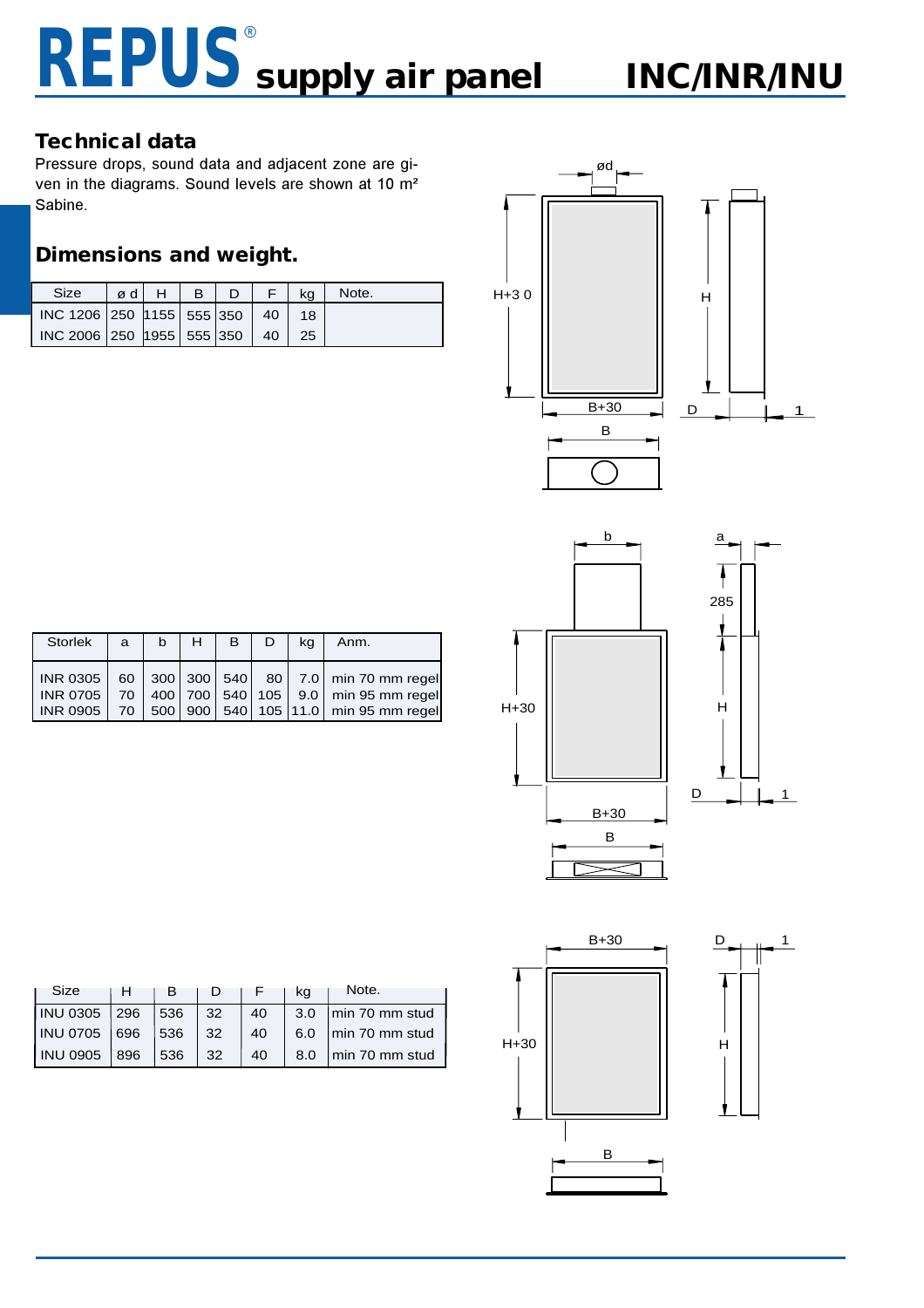## **REPUS**® **supply air panel**

 **INC/INR/INU**

### **Product code**

Type

INabbbb.ccc

C = Circular connection

- R = Rectangular connection
- $U =$  Without plenum box

Size 0305, 0705,0905,1206,2006

Spigot size in mm ø250, ø315, 300x60, 400\*70, 500\*70

#### **Accessories**

Rektangular duct with a loose spigot. Lengt 2,0 m

INRD.aa

3060 = Kanal 300x60/2000  $4070 =$ Kanal  $400 \times 70/200$ 5070 = Kanal 500x70/2000

### **Descriptive text**

REPUS® supply air panel. Type................ The panel must be equipped with REPUS® nozzles for internal air distribution. Material: Galvanised sheet steel Paint: White (RAL 9010) Accessories:

#### **Maintenance**

The panel is designed for ease of maintenance. The front is easy to dismantle if cleaning is necessary. To clean the panel use a damp cloth and a mild detergent.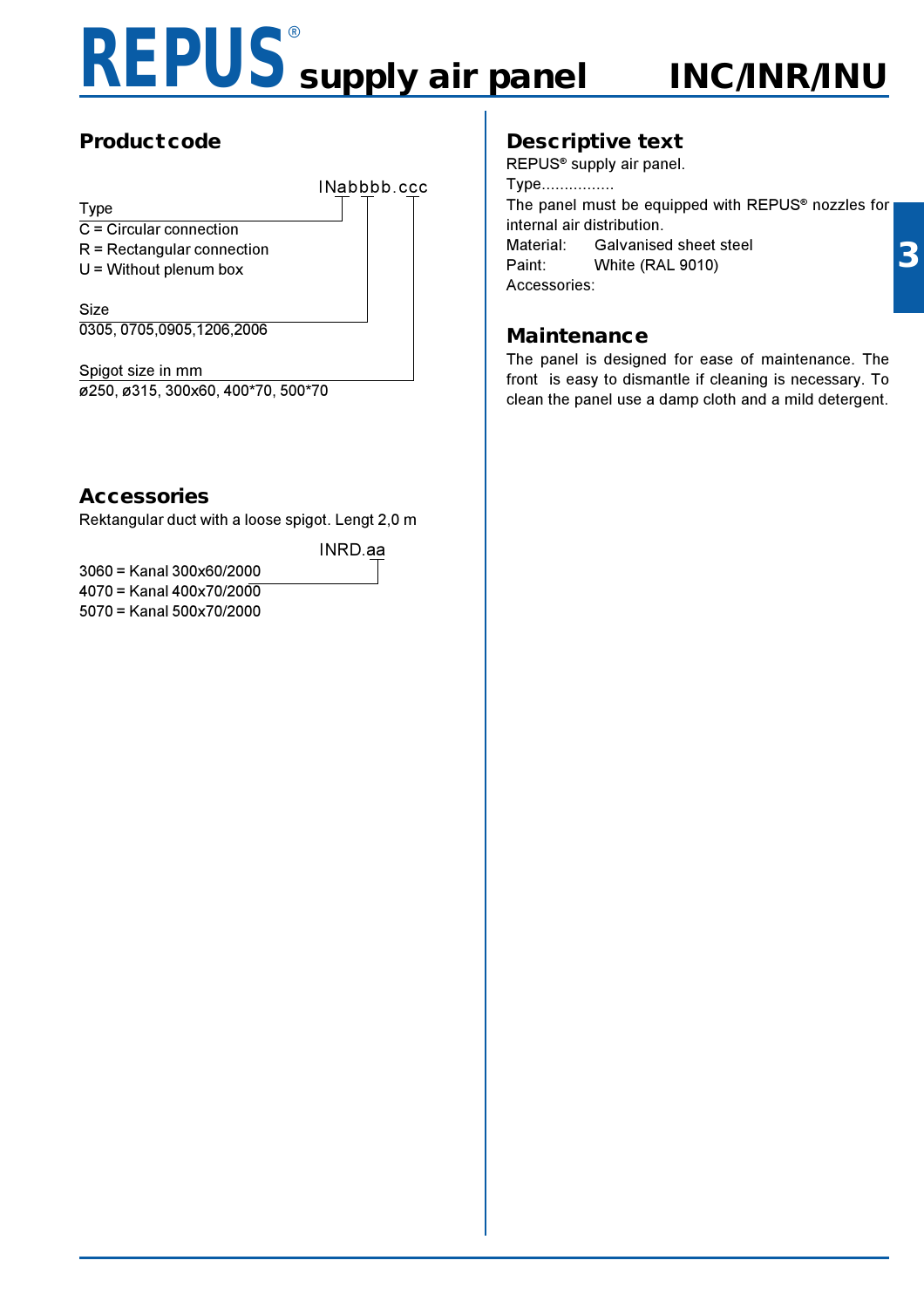### **Installation**

The panels are designed to be mounted in a wall recess.

#### **INC**

- **1** The casing is mounted between two vertical studs using screws or nails. The lower edge of the casing should be approx. 100 mm above the floor.
- **2** The lower fixing holes will require wall plugs while the upper two screws go directly into the unit casing.

#### **INR**

- **1** Cut the wall duct to a suitable length so that the spigot overlaps the duct by approximately 100 - 200mm.
- **2** Screws or nails are used to fix the casing and wall duct between two vertical studs.
- **3** Connect the wall duct to the main duct run. Fix the wall duct to the spigot using pop rivets and seal at the connection to the casing.
- **4** Mark the fixing holes and use plugs at both top and bottom. Fixing screws are provided.

#### **INU**

- **1** The nozzle plate is mounted into the builders work plenum using suitable fixings.
- **2** The front grille is provided without.



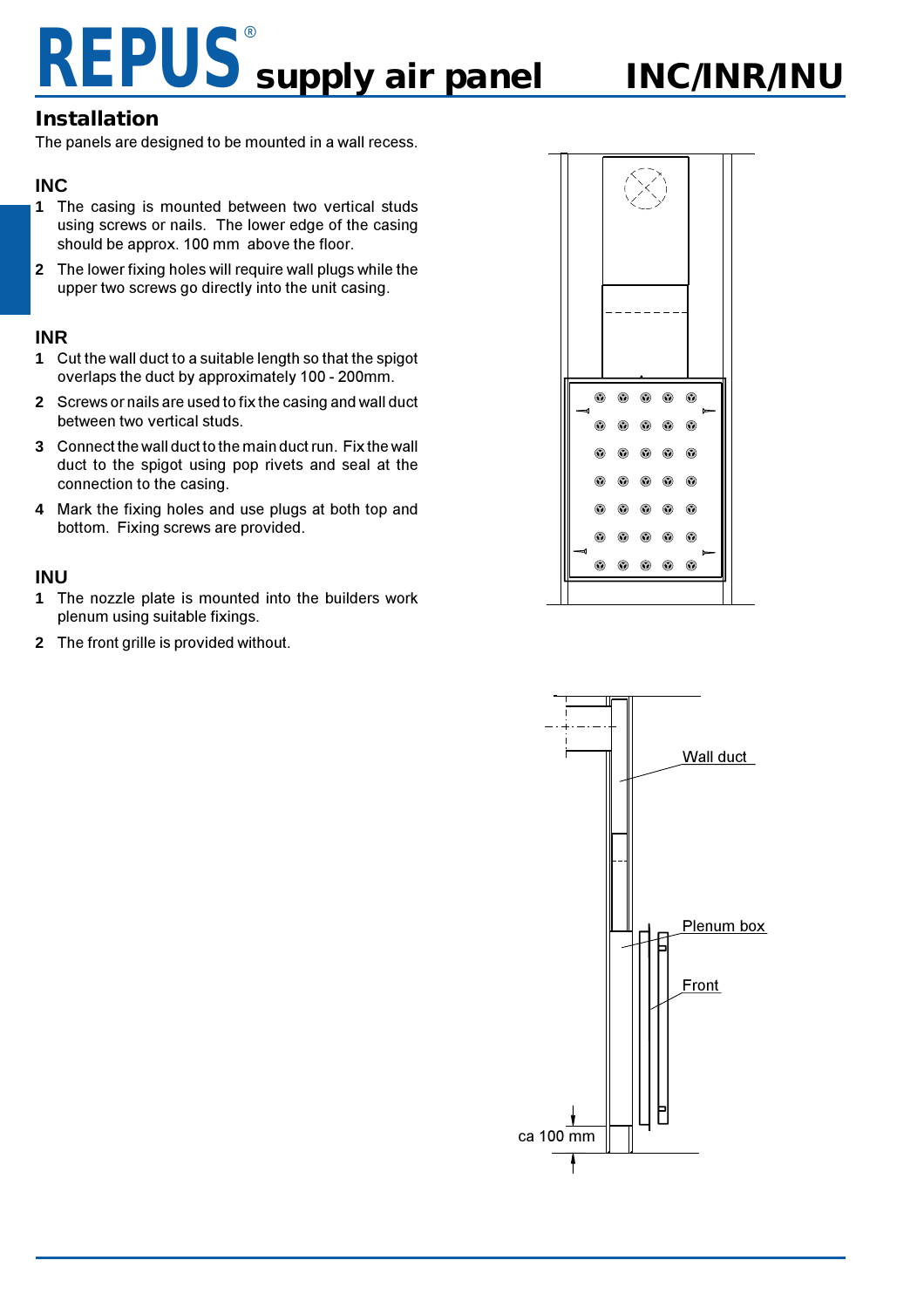

 **INC/INR/INU**







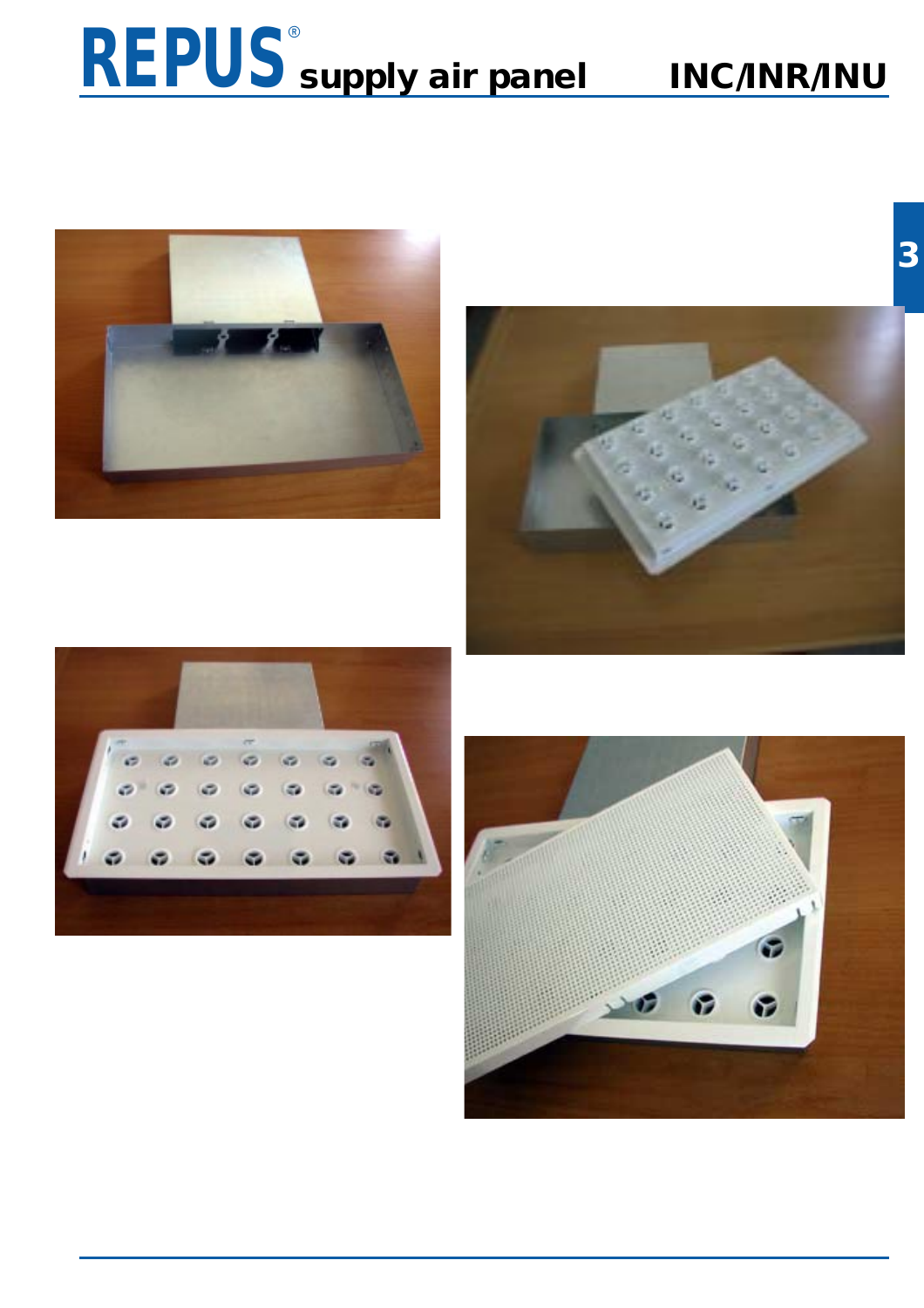555

250

 $\overline{\otimes}$ 

 $\sqrt{350}$ 

1155

 $350$ 



**INC1206**



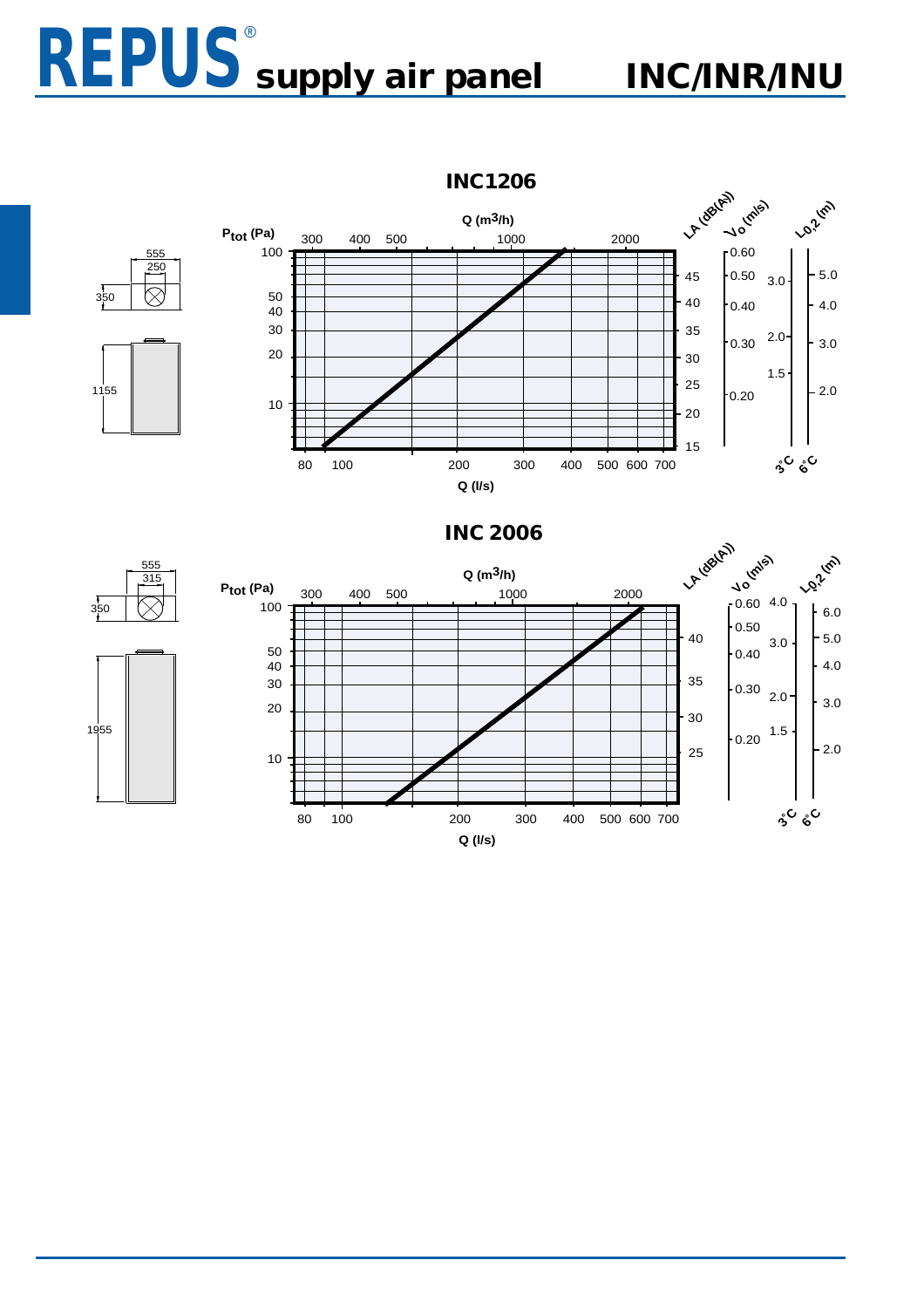### **REPUS**® **supply air panel**

 **INC/INR/INU**



**INR0905**



**3**